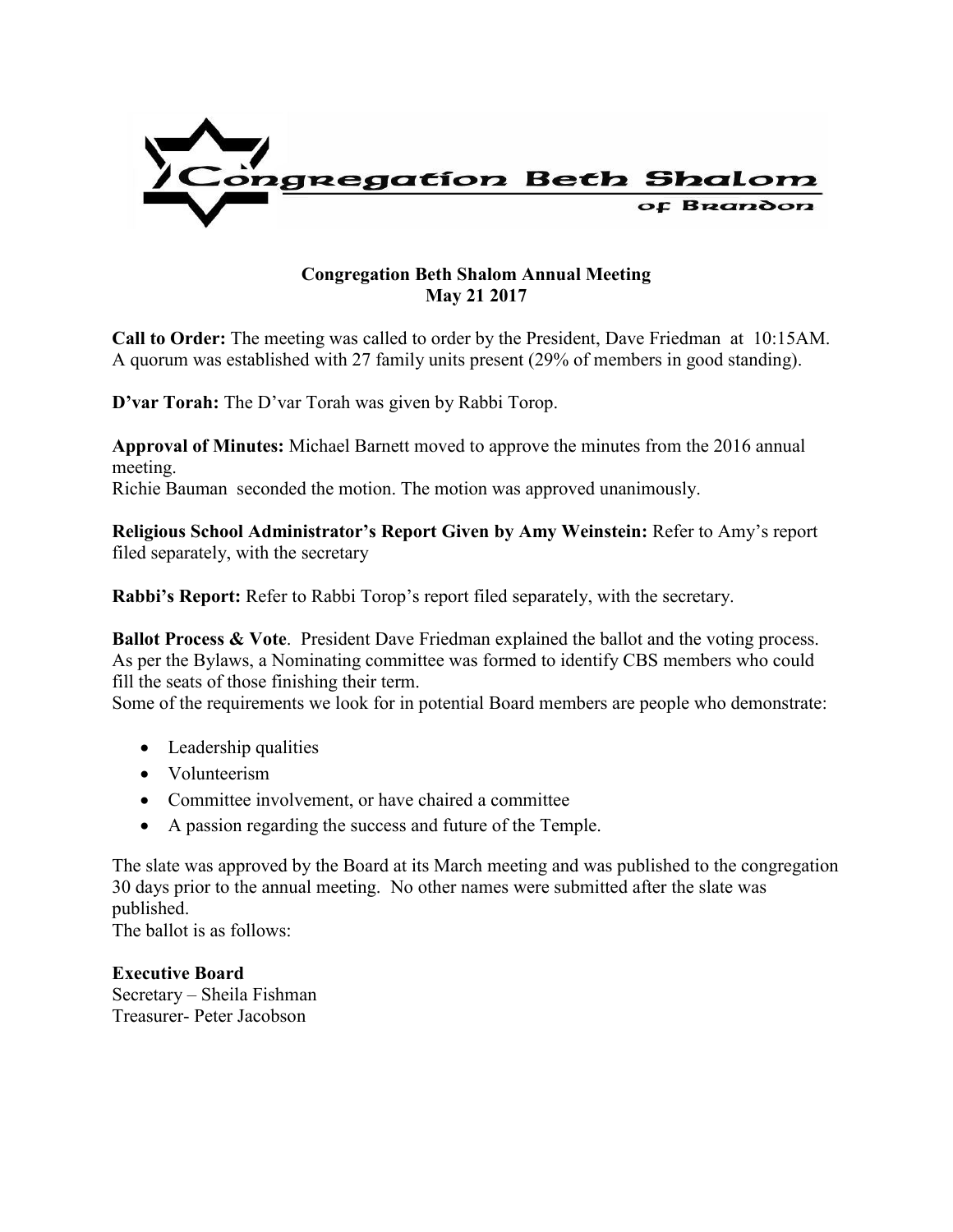**Members at Large** David Richter Jackie Mayer Eric Miller

The following are in their  $2<sup>nd</sup>$  year of a two-year term, no vote needed

President Dave Friedman 1 ST Gerry Pliner 2 nd Toby Koch 3 rd Lauren Weisman Members at Large Steve Slavkin Richie Bauman Christine Stockleman

By a show of hands, is there anyone opposed to the slate? **None** Are there any abstentions? **None** All those in favor sat "Aye." **The new Board was voted on and approved unanimously**

**Signing of the Covenant:** Dave Friedman asked the board members to sign the Covenant/Brit Manhigut, after the annual meeting.

**State of the Congregation was given by President Dave Friedman:** Refer to Dave's report filed separately, with the secretary

**Treasurers Report by Michael Barnett:** Refer to Michael's report filed separately, with the secretary

## **Q&A**

- Q: Andrea Chassen Wheat was the net & gross for Denim & Pearls?
- A: Peter Jacobson, Net 19,000.00, gross \$23,000.00
- A Michael Barnett, we budgeted to net income of \$14,000.00
- Q: Julie Eenszer We will end the year with a \$10,000.00 deficit.
- A: Michael, yes
- Q: Michelle McCormick, what is the budget income for fundraising for 2017-2018?
- A: Michael, \$22,000.00
- Q: Jackie Mayer How many family units did not pay the security assessment?
- A: Michael, 22 family units did not pay.
- Q: Michelle McCormick, how do we deal with people that do not pay
- A: Michael, on a case by case basis.
- Q: Jackie Can we take the money out of a member's checking account.
- A Michael, we are not set up to do that.
- Q: can we refinance the mortgage?
- A: Michael, we have a good rate